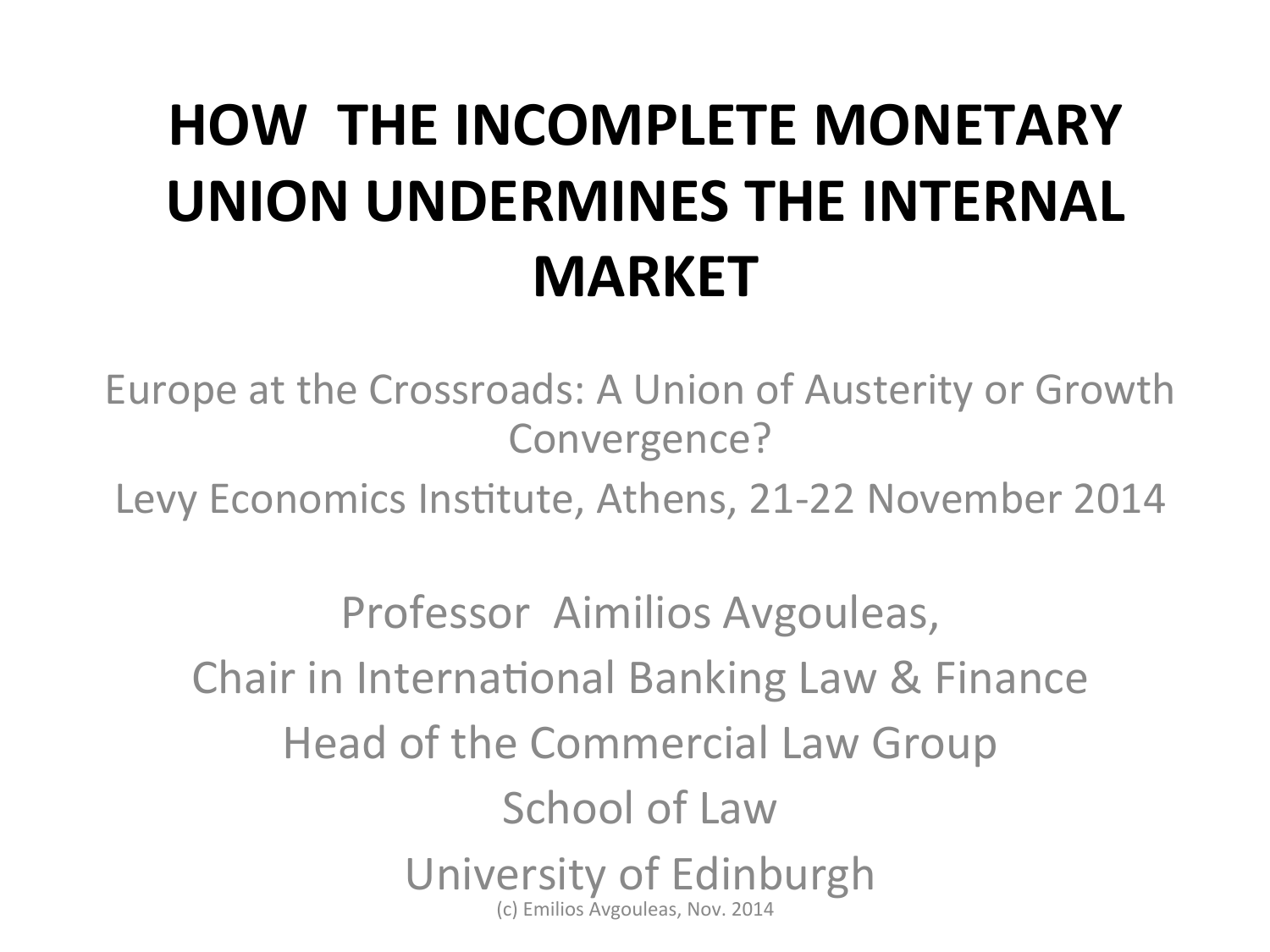# **Presentation Objectives**

- Highlight the key role of capital movements in causing structural weaknesses in an imperfect monetary union
- Explain the key role of the EU freedom of capital in the EMU
- Evaluate the risks of an incomplete monetary union for the Single Market
- Explain the possibility future restrictions by a 'renegade' state
- Propose/discuss alternatives to save the internal market from deleterious fragmentation (c) Emilios Avgouleas, Nov. 2014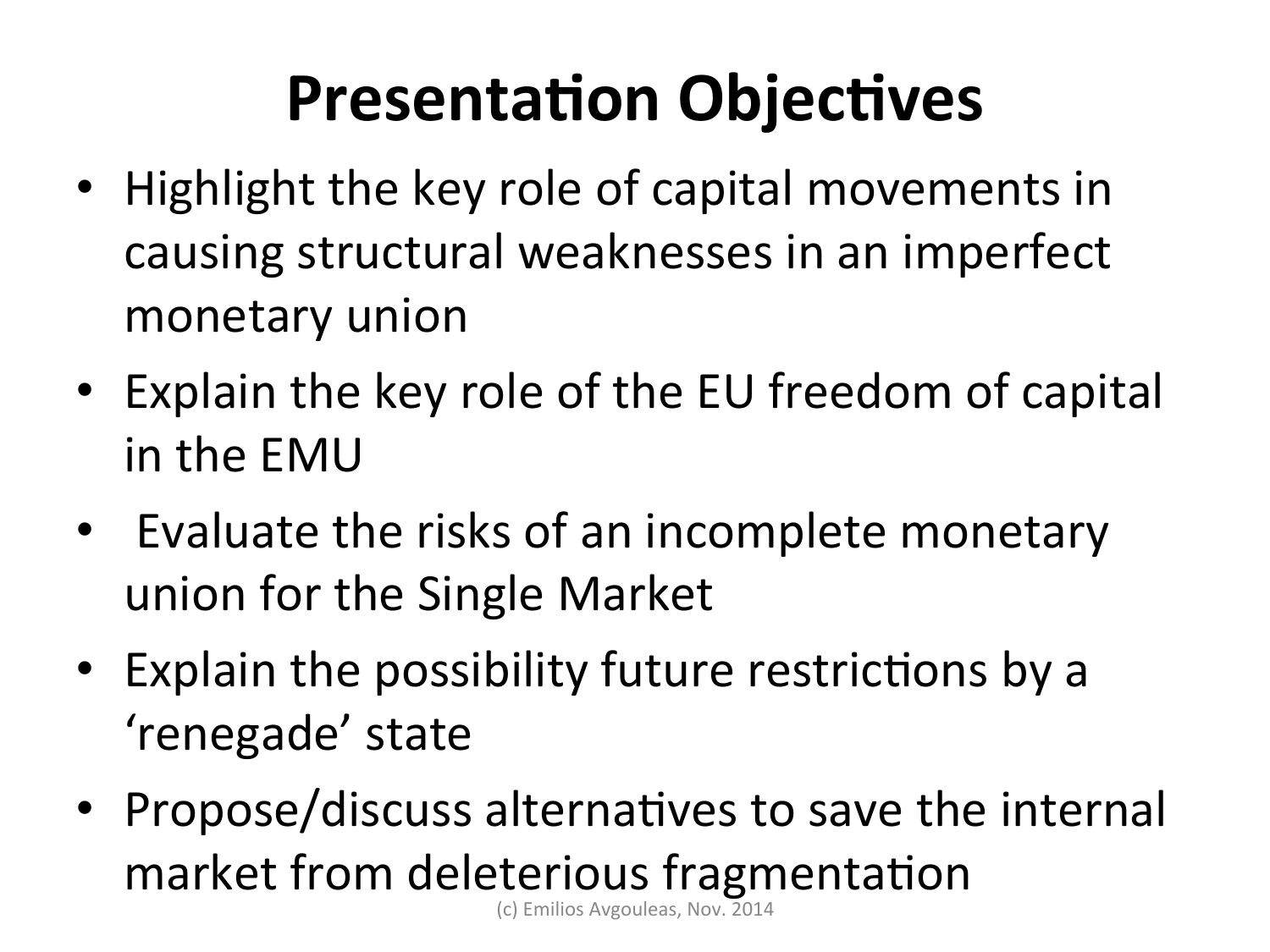### **'Freedom of capital' Is the cornerstone of the Internal market**

- It certainly encompasses movements of capital not only at the intra-EU level but also between EU member states and  $3<sup>rd</sup>$  countries
- It is directly applicable
- No definition in the Treaty of 'movement of capital'
- In lieu of a Treaty definition the 'nomenclature' of the annex to the Council Directive 88/361/EEC is used
- Directive 88/361/EEC removed exchange controls
- The 'nomenclature' has only indicative value
- Essentially, it is the CJEU and the Commission which provide meaning to the freedom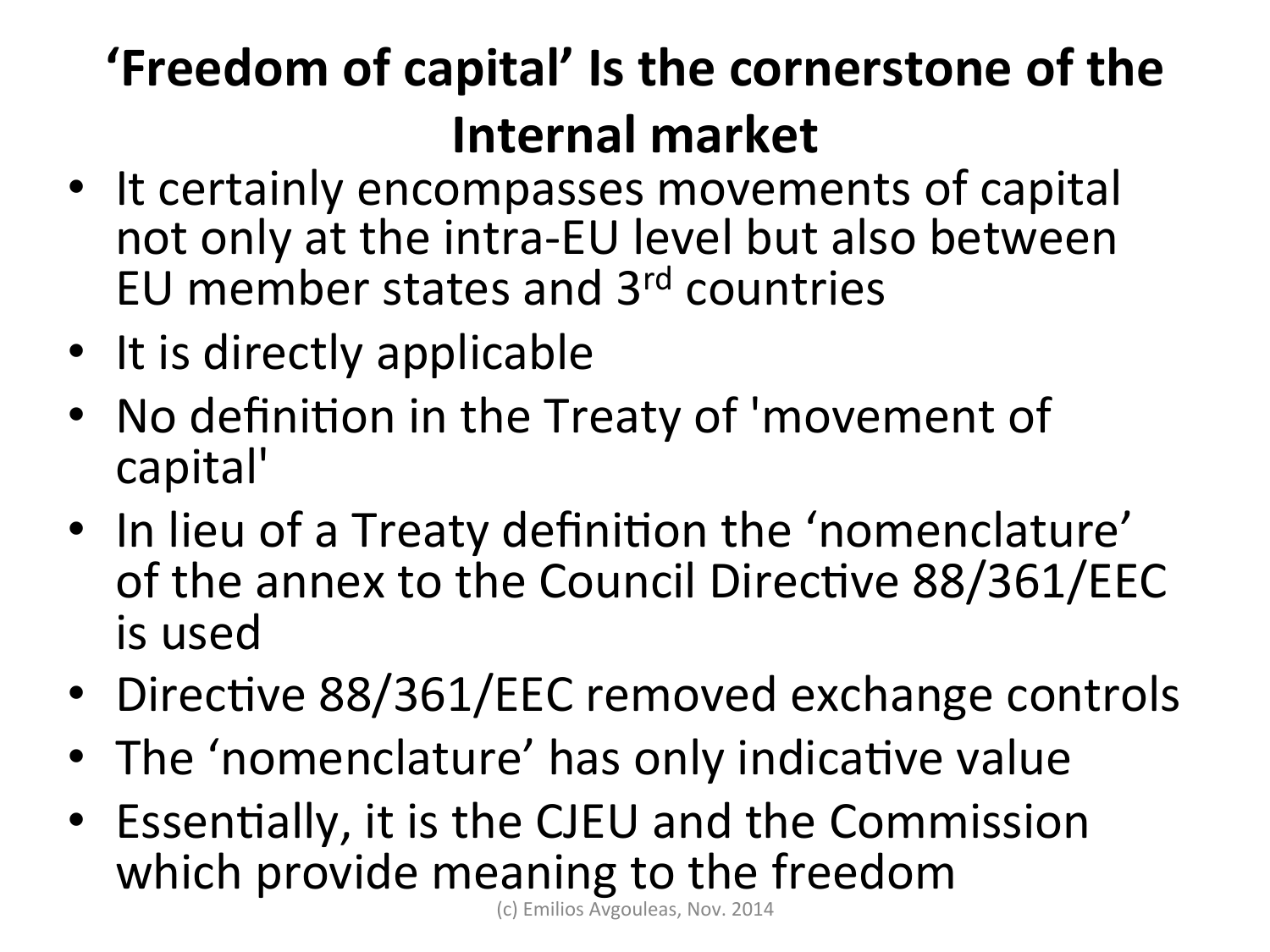# The 'nomenclature'

- Capital movements means transfer of funds on a crossborder basis which may cover transactions pertaining to:
- **investments** which establish or maintain **lasting links** between a provider of capital (investor) and an enterprise (in effect setting up, taking-over, or acquiring an important stake in a company or institution);
- **Real estate investments or purchases**;
- Securities investments (e.g. purchases of shares, bonds, bills, unit trusts);
- Lending or otherwise granting of credit (e.g., credit **cards)**; and
- Other operations with financial institutions, including personal capital operations such as dowries, legacies, endowments, etc.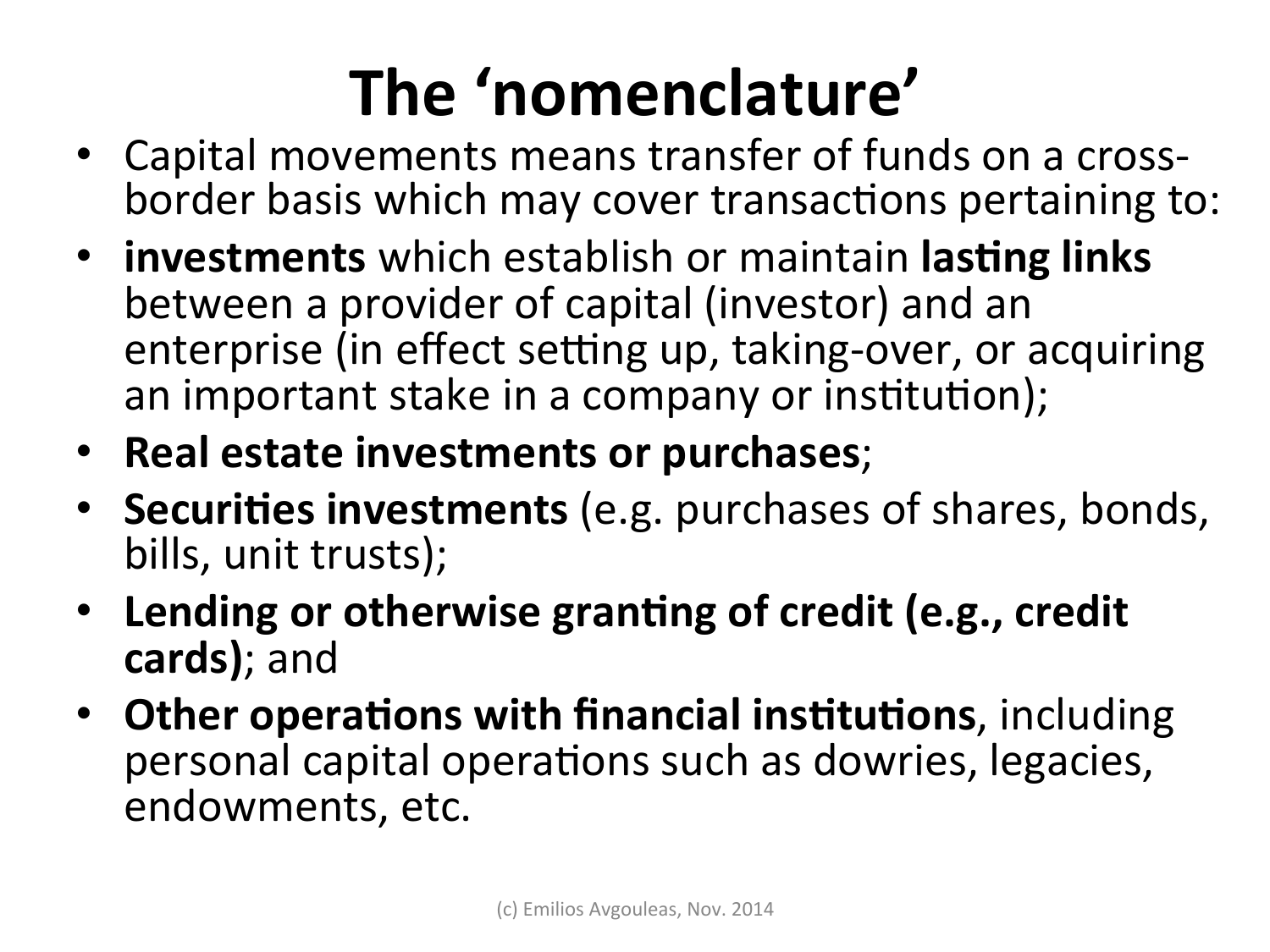# **Lawful restrictions**

- *De lege* restrictions
	- $-$  The prudential carve out
	- $-$  The 'safeguard principle' for non-EMU members when it comes to payments to third countries when a member faces current account difficulties
	- Money laundering
	- $-$  In the general interest
- *De facto* 
	- $-$  Differentiated (but not discriminatory) taxation regimes
	- Conduct of business/private law divergences as regards consumer contracts/retail transactions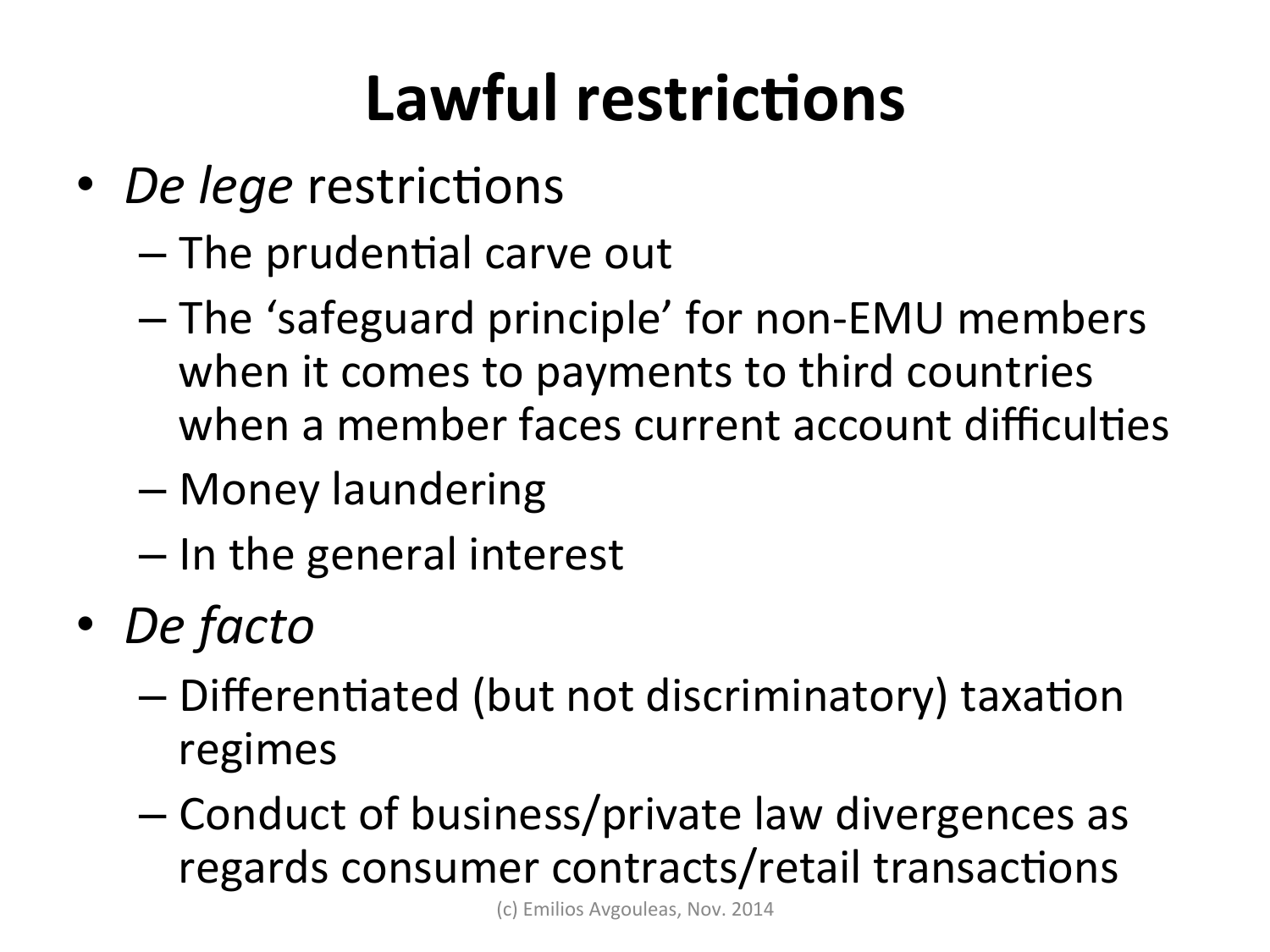### In practice capital flows are divisible and the **unity view is excessive**

- Long-term commitments such as FDI
- Commercial Payments
- Short-term flows (speculative capital)
- Flows that have no valid economic rationale other than evasion of a restrictive regime
	- Depositor exodus to avoid a bail-in haircut
	- $-$  Flows to avoid a restrictive tax regime or evade taxation altogether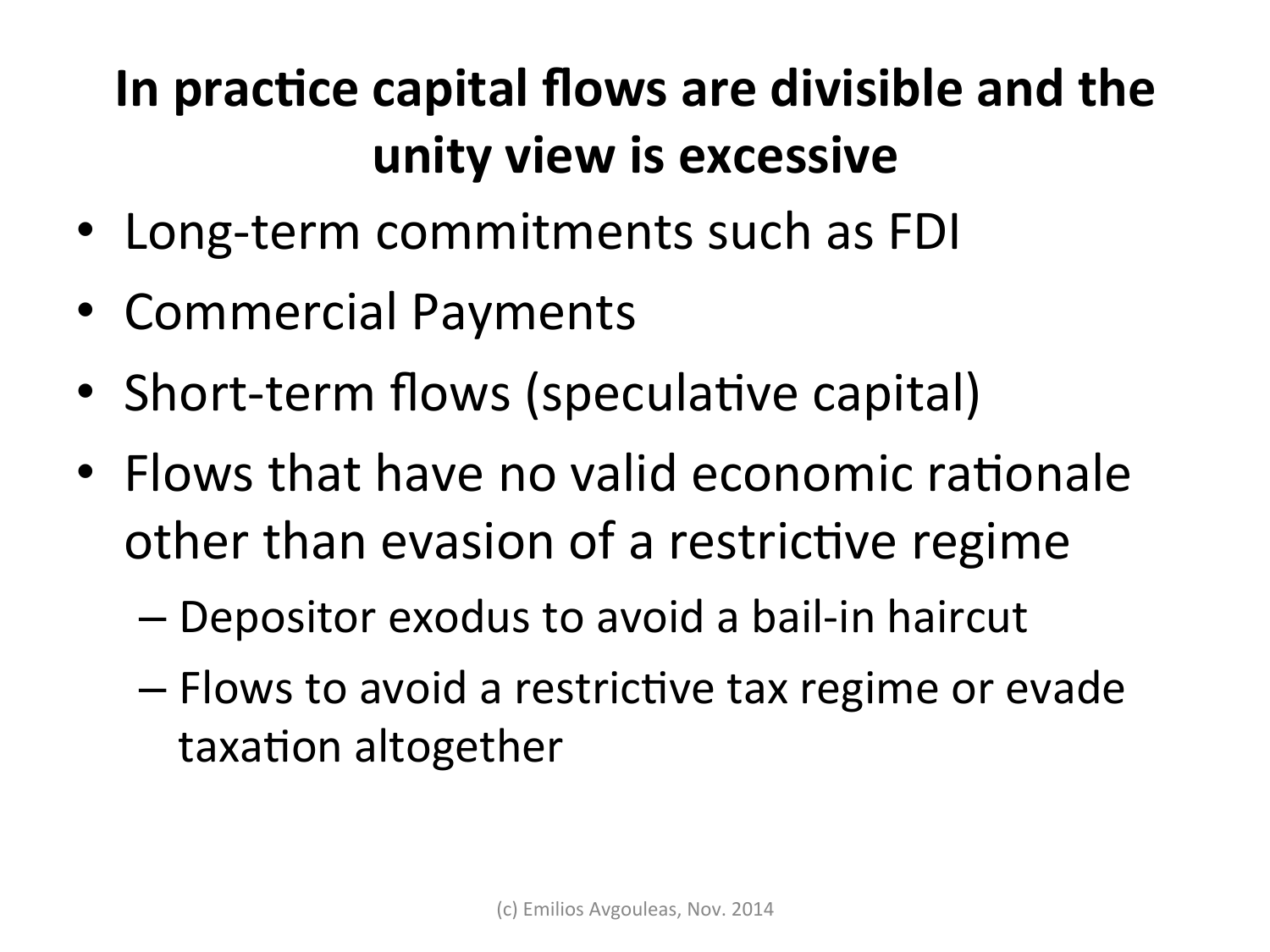### **The prudential carveout**

- Prudential regulations in the EU are fully harmonized and supervision in the EMU is centralized
- So any restrictions could realistically only be invoked ex post in the event of a severe financial stability crisis
- But by then it would be too late because all loose funds will have left the country in crisis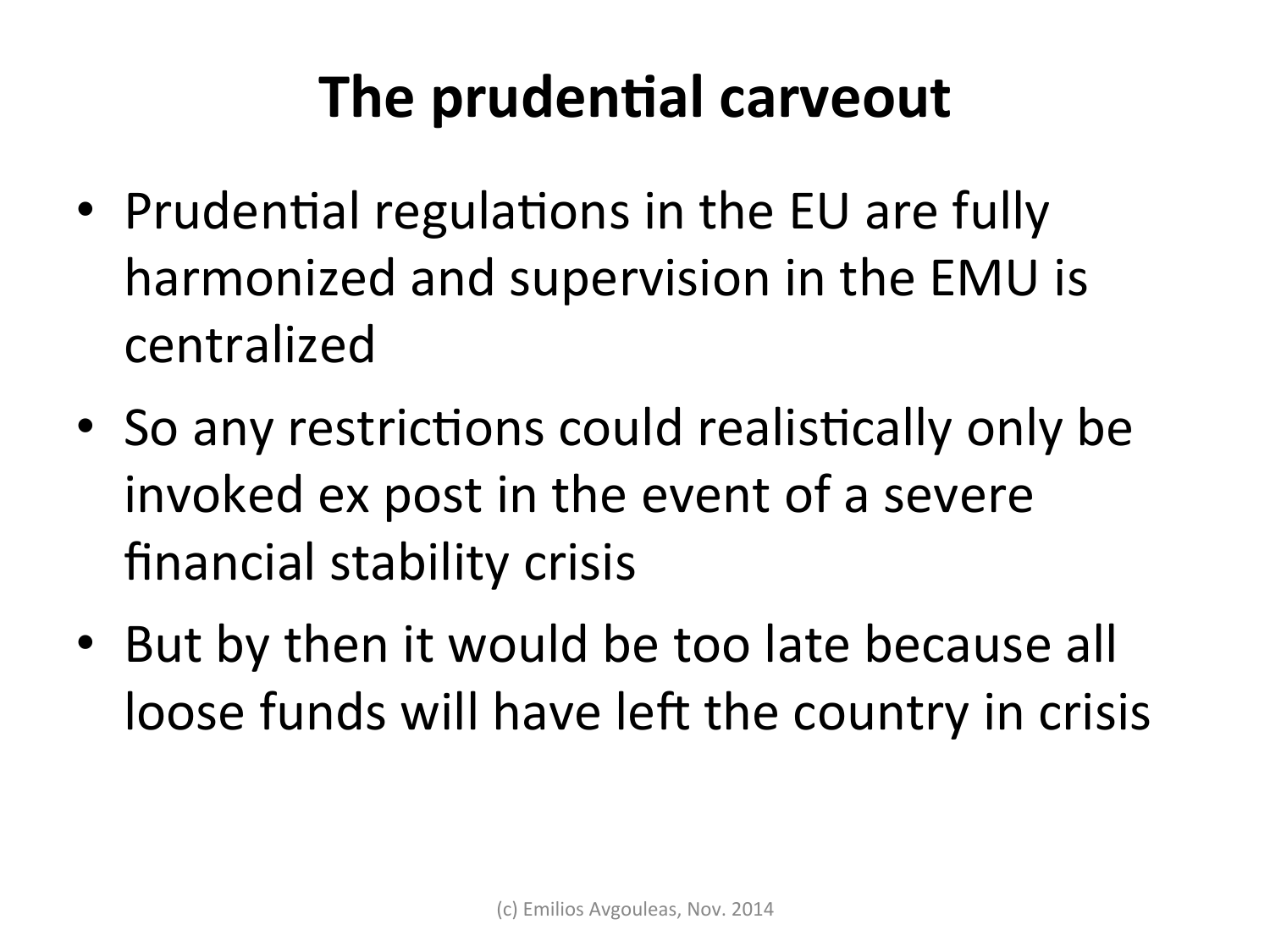### **Why Freedom of Capital is so Important for the EMU?**

- The imperative of completing the internal market  $$ hence removing the 'safeguard principle', which had allowed for restrictions in the event of balance of payments difficulty for EMU members
- For EMU members the imperative of creating a currency that is immune to any border restrictions on payments in that currency and undertaking investment in that currency in order to boost Euro's attractiveness as reserve currency.
- The neo-liberal view on capital flows treated all of them the same  $-$  the homo economicus would be shifting funds to the most efficient use
- NB: Home economicus is not susceptible to panics and runs and does not follow investment fads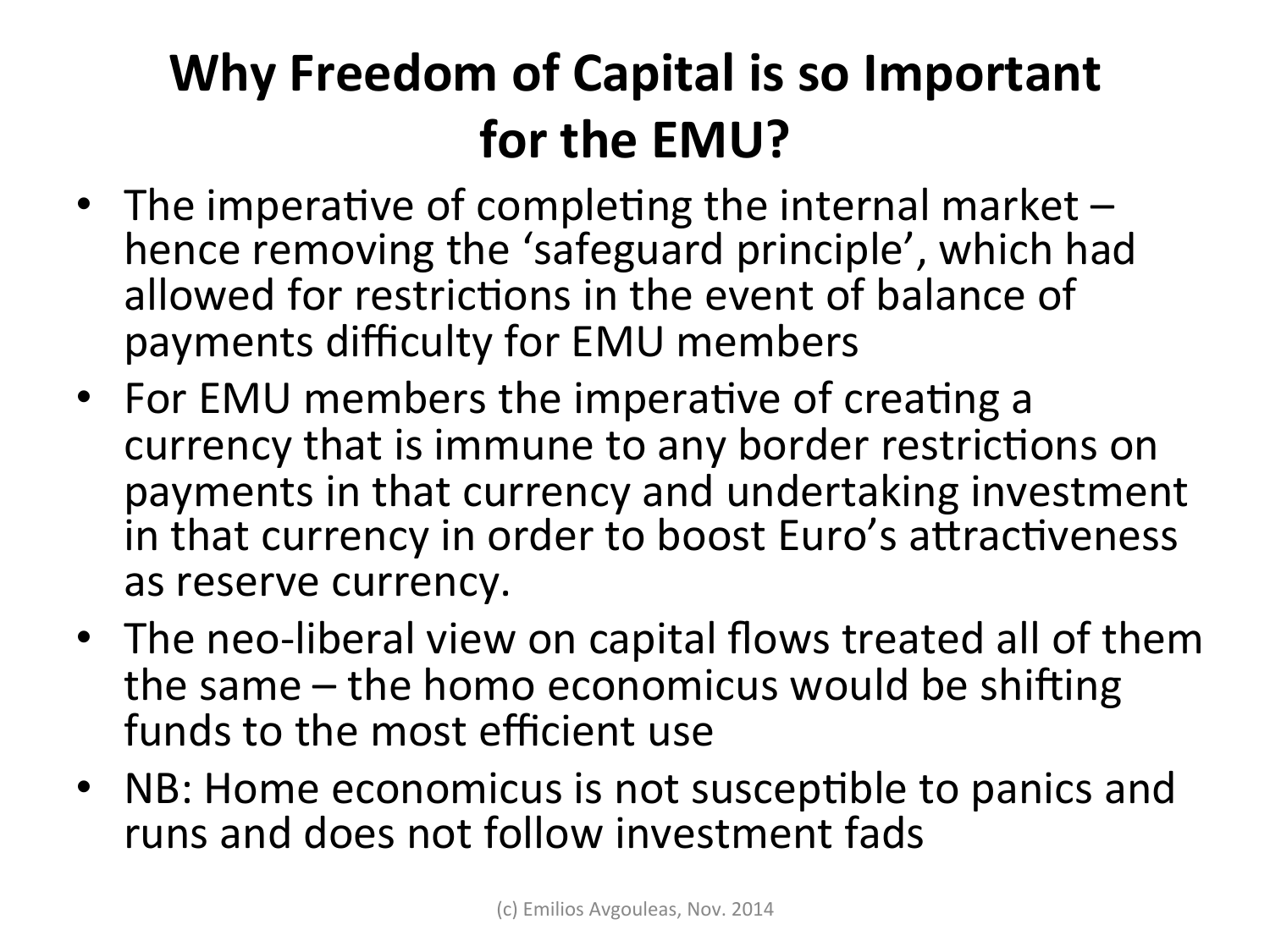#### **Three Major Intellectual Flaws and a half-truth**

- Short-term capital flows are as beneficial as longterm capital flows
- In a currency union there are no runs on member states as the stronger members preserve the value of the currency
- A currency union alleviates competitiveness gaps and balance of payments disparities through factor mobility
- There can be no balance of payments crisis in the sense as those that occurred in fixed exchange rate systems because in a monetary union internal foreign exchange markets have disappeared.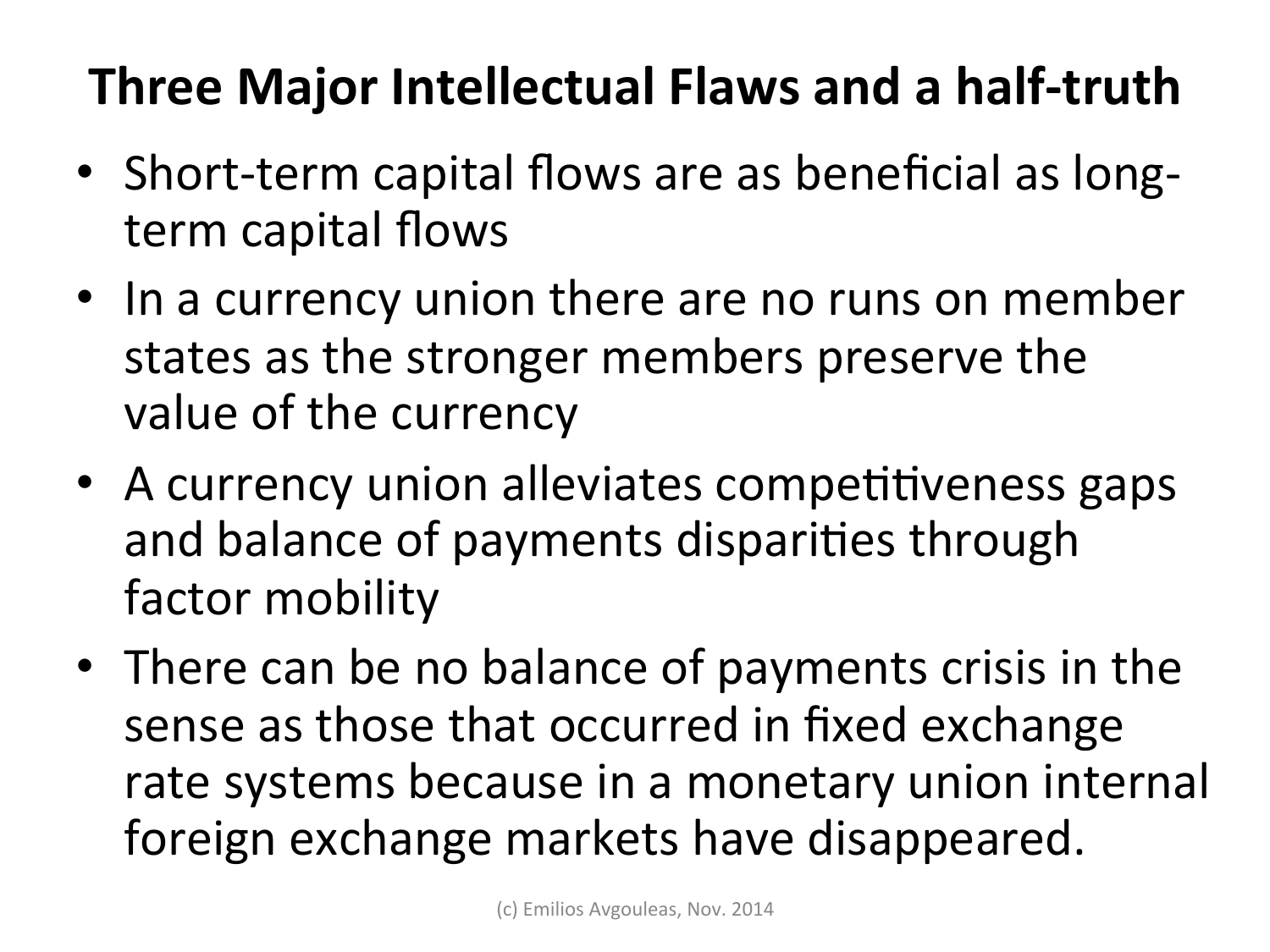# **In Reality (i)**

- When in a monetary Union 'the fiscal position of a country deteriorates, e.g. due to the deflationary effects of an internal devaluation, investors may be gripped by fear leading to a collective movement of distrust.
- The ensuing bond sales lead to a liquidity squeeze in the country concerned.
- This "sudden stop" in turn leads to a situation in which the government of the distressed country finds it impossible to fund its outstanding debt except at prohibitively high interest rates.' (Paul De Grauwe)
- NB: In such case the country in question will have every incentive to resort to semi-compulsory internal lending which may only be possible if capital restrictions are **reinstated**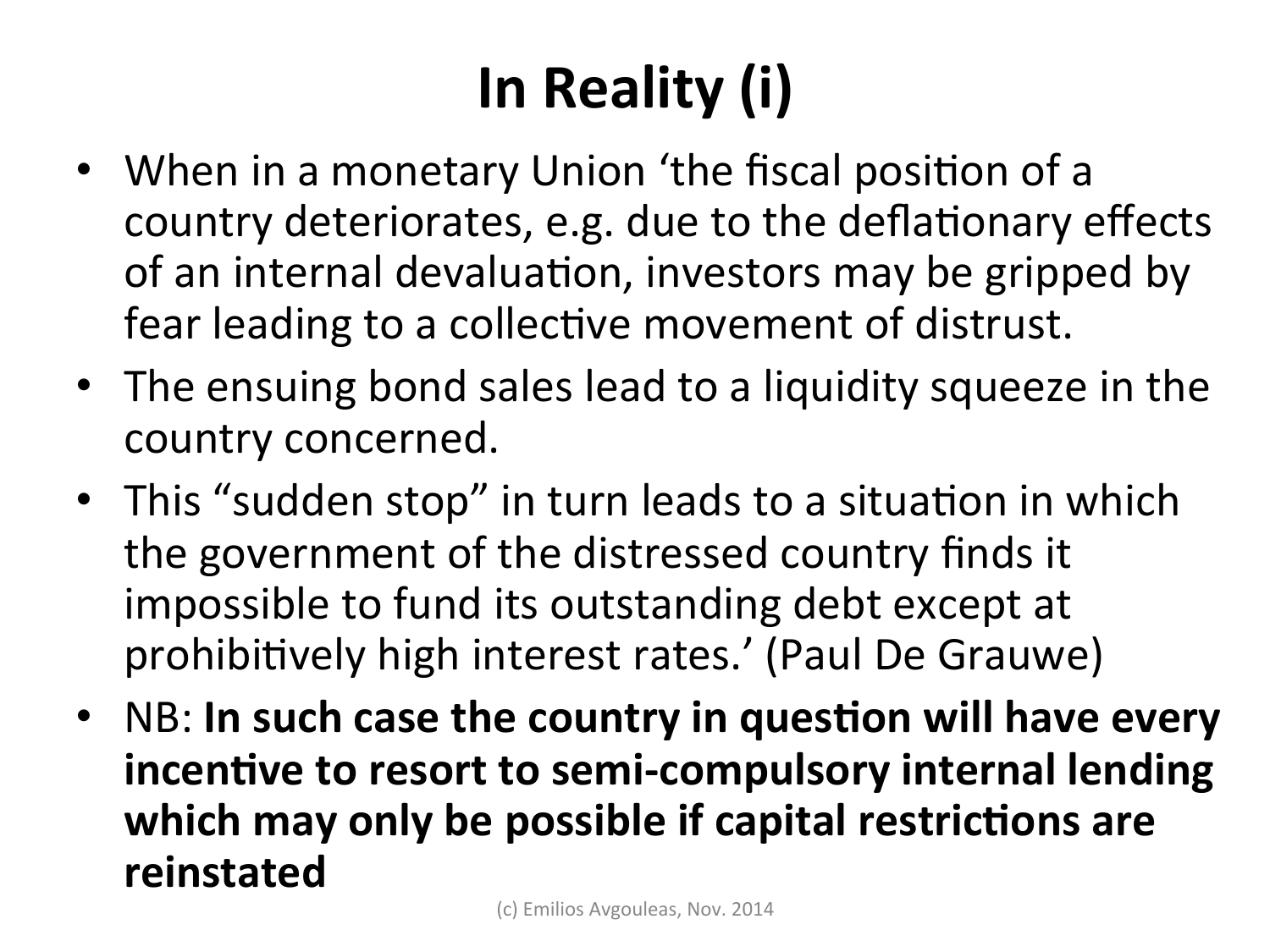### **In Reality (ii)**

- The Eurozone crisis was the product of unsustainable private debt accumulation which probably triggered a Minsky moment (De Grauwe, 2012)
- Household and bank debt were increasing fast prior to the debt crisis.
- With the exception of Greece public sector debt remained unaffected since the inception of the EMU and until the 2008 crisis that necessitated gradual injections of public money to failing banks (e.g., Ireland, Spain, Cyprus)
- The private debt accumulation in the eurozone allowed booms and bubbles to develop. When these became unsustainable and crashed, a large number of banks, firms and households, found themselves unable to repay their debts.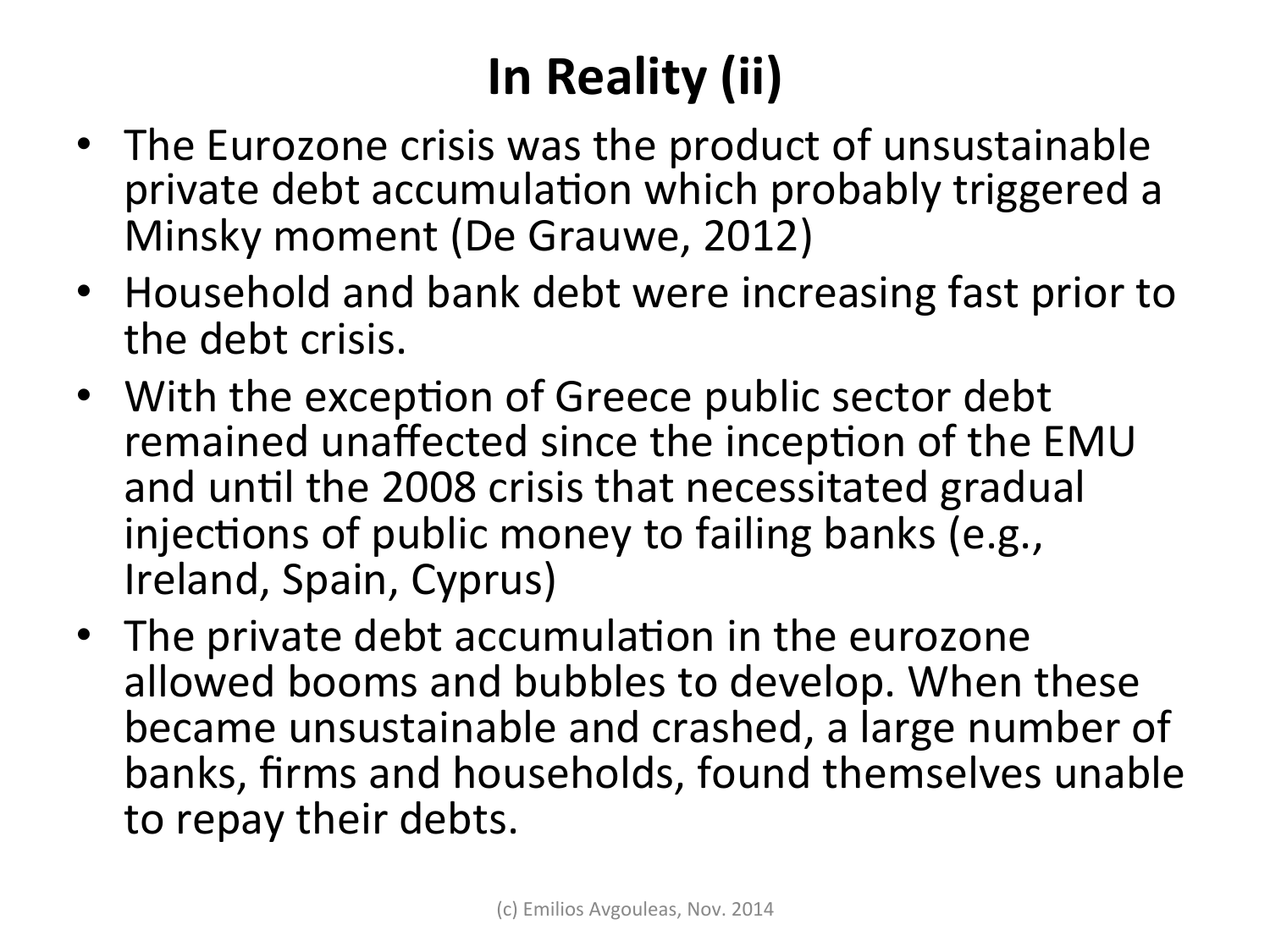Figure 3: Household and government liabilities in Eurozone prior to crisis (per cent GDP)



Source: European Commission, AMECO database and CEPS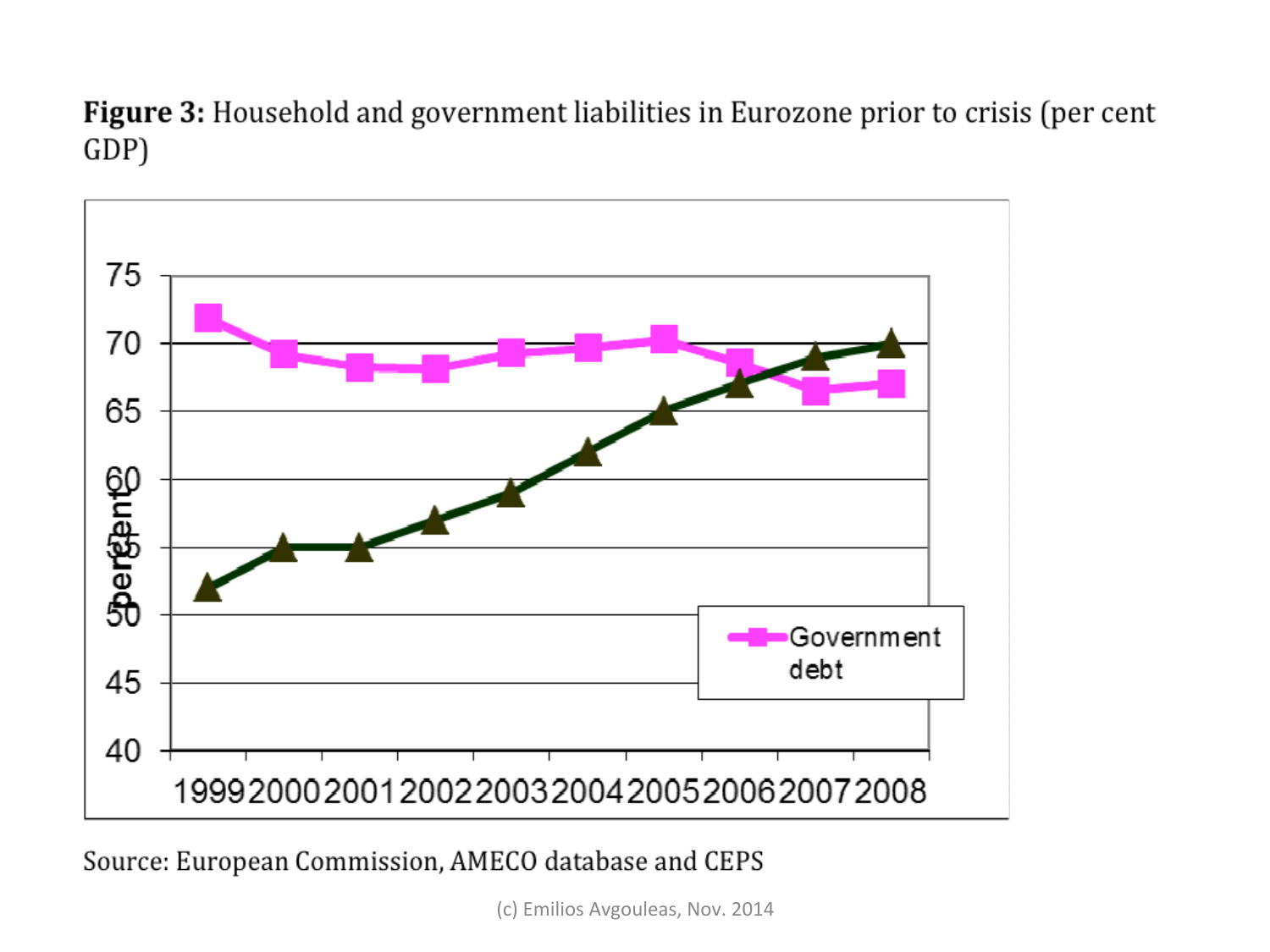### In reality (iii): booms and busts and the **impossibility of adjustment**

- The dynamics of booms and busts continued to work at the national level and and busts.
- No stabilizers and no pain free & effective solution
	- $-$  the less competitive members cannot depreciate their currency to increase the value of imports and make their exports more attractive
	- Decreasing the cost of production to boost competitiveness entails massive social and political costs
	- If other members are not importing internal depreciation is fruitless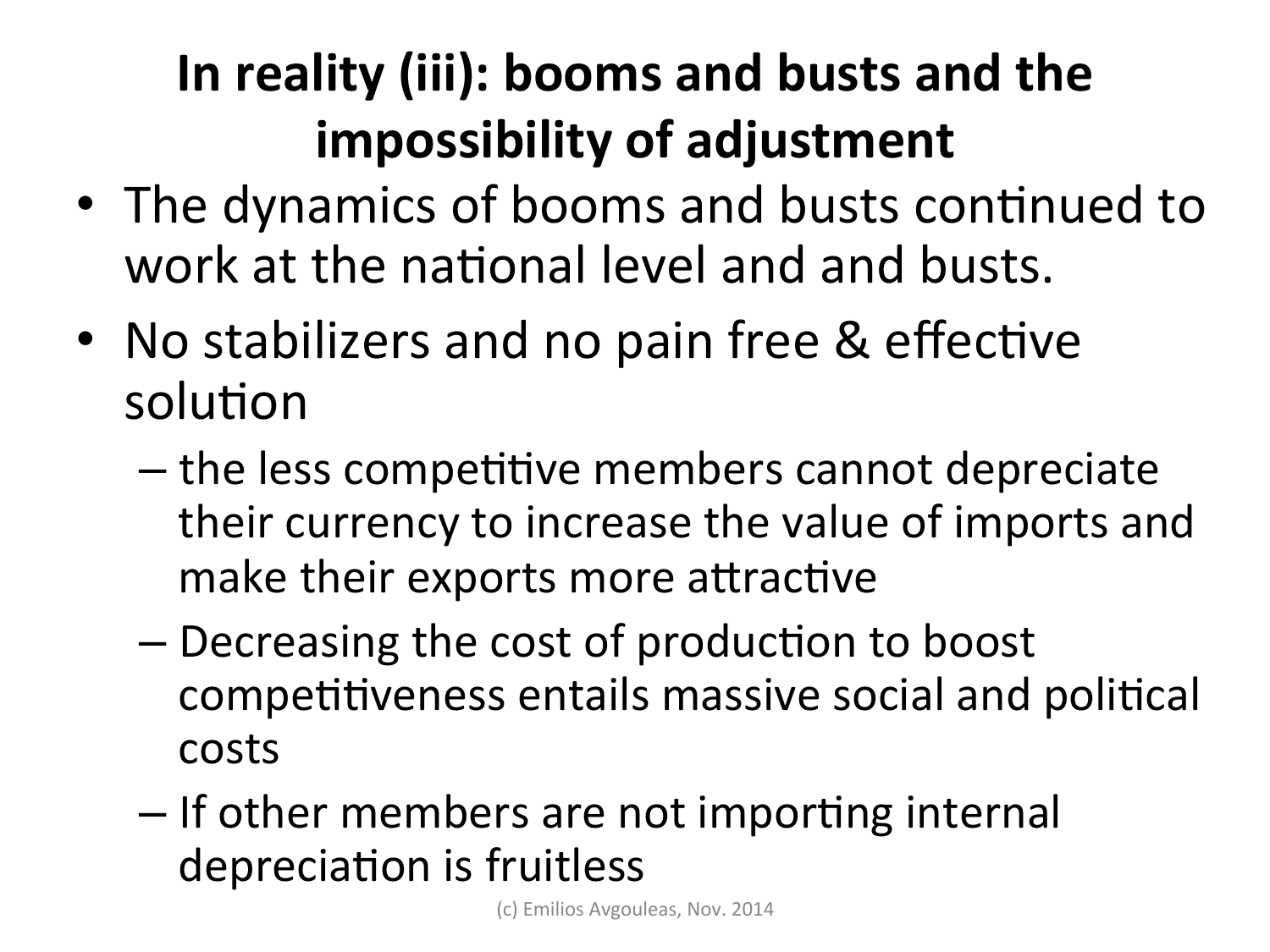#### **Figure 2:** Euro-Area Current Accounts

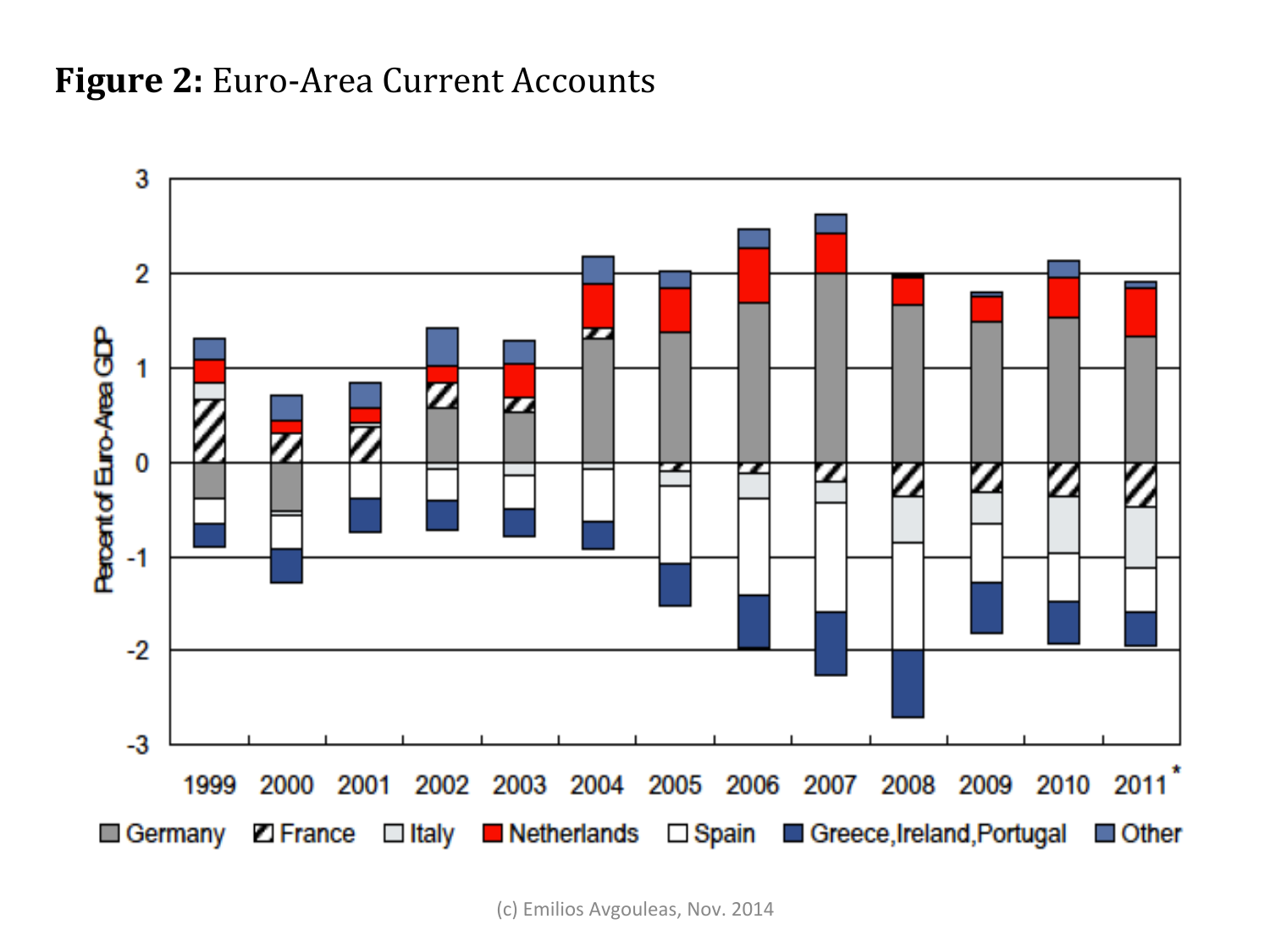# In reality (v)

• In the absence of investment to boost productivity in the less competitive members and in the absence of common fiscal governance structures (including fiscal redistribution mechanisms), fiscal divergences in a common currency area normally worsen instead of improving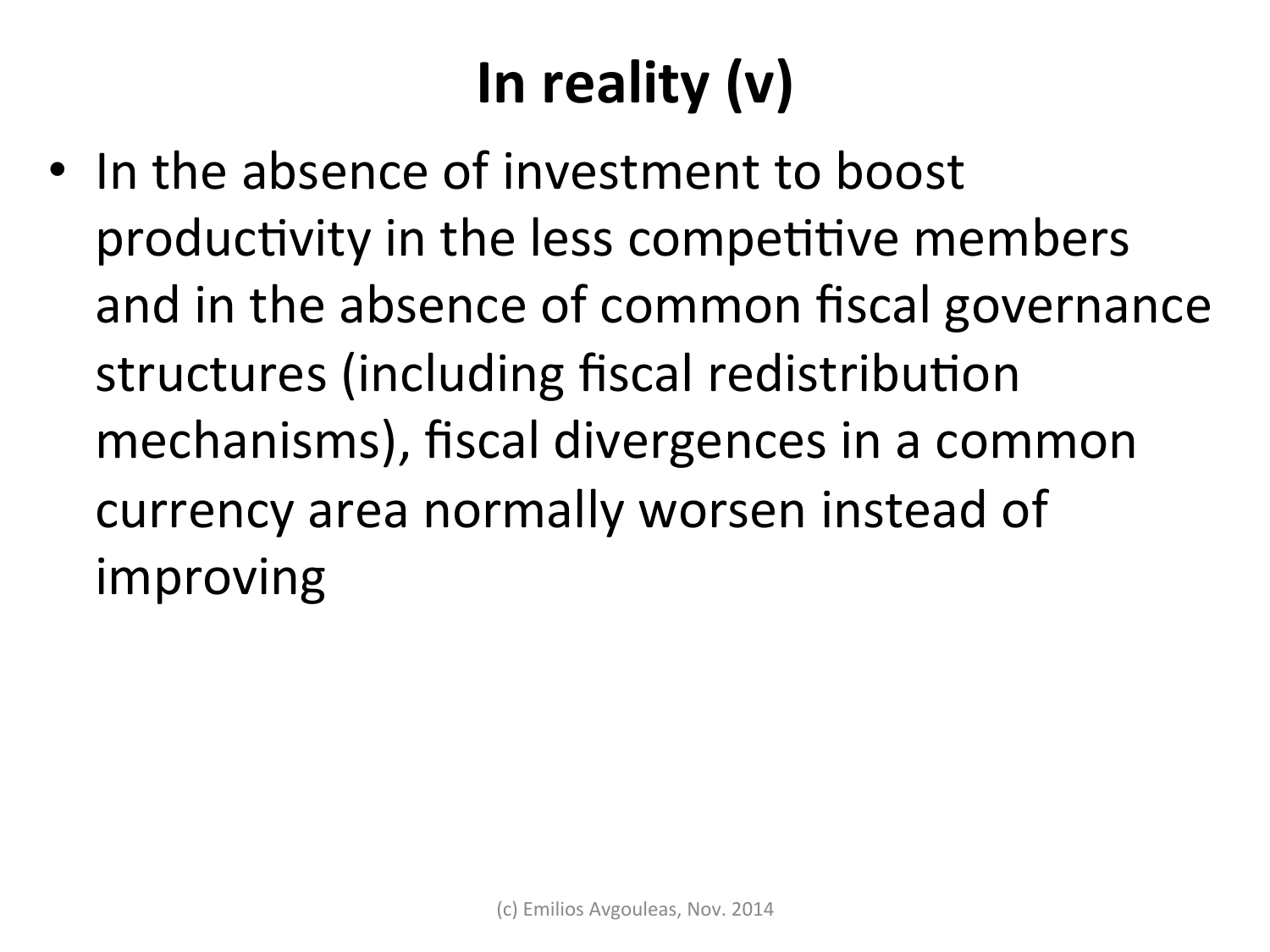### A macroeconomic/fiscal risk restriction? • Key rationales:

- (a) the absence of a common European Treasury to absorb national fiscal shocks and
- (b) the fact that in environments where fiscal governance is weak free movement of capital undermines fiscal stability.
- Short-term capital flows can be destabilizing (IMF 2013)
	- $-$  They cause panic and undermine confidence in the capital exporting country's economy
	- $-$  They can undermine financial stability through an exodus of deposits Emilios Avgouleas, Nov. 2014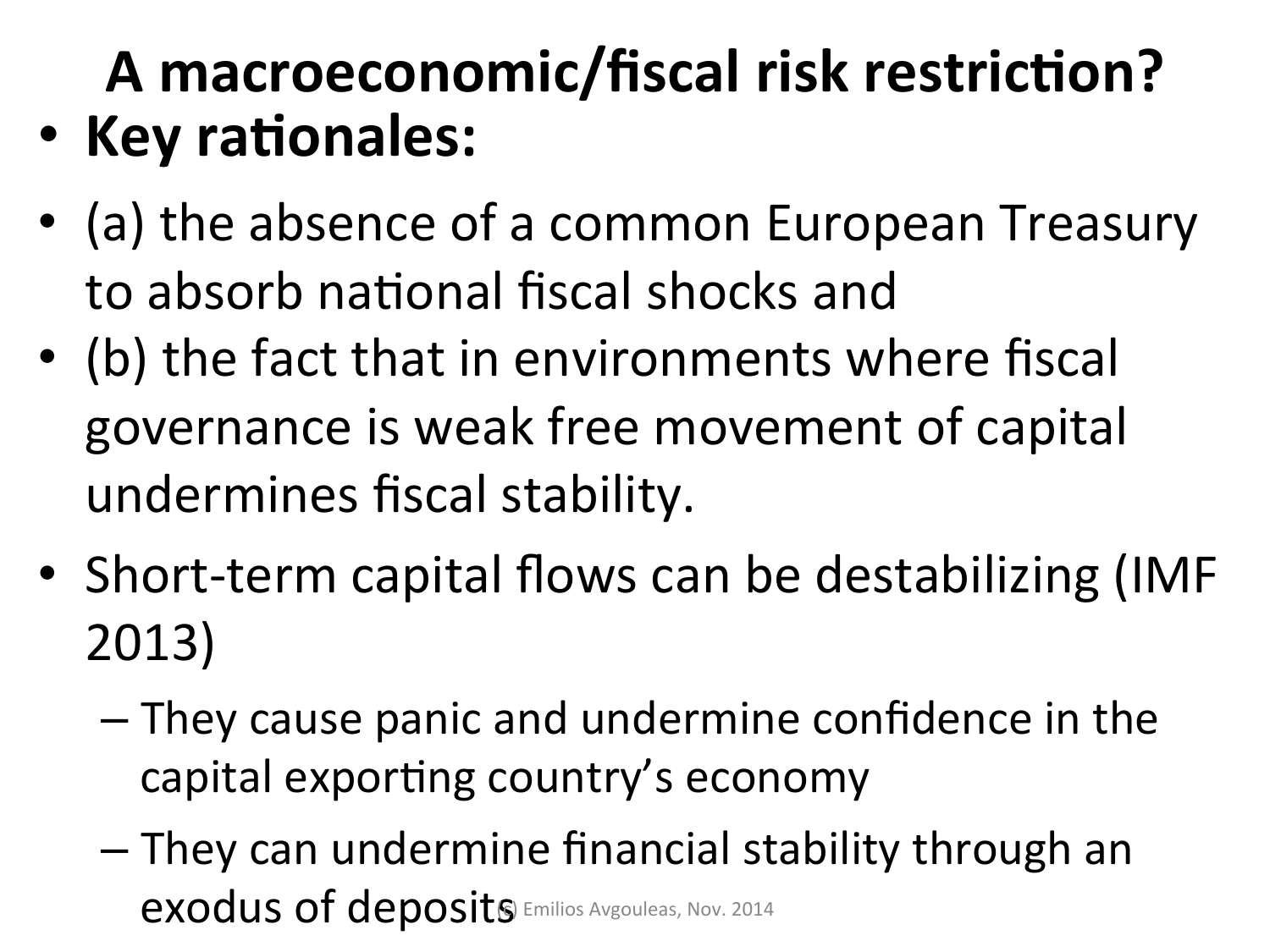### **In the general interest** –

- Measures liable to hinder or make less attractive the exercise of fundamental Treaty freedoms must fulfil four conditions:
- $\bullet$   $-$  they must be applied in a non-discriminatory manner;
- $\bullet$  they must be justified by imperative requirements in the general interest;
- $\bullet$   $-$  they must be suitable for securing the attainment of the objective which they pursue; and
- $\bullet$   $-$  they must not go beyond what is necessary in order to attain it.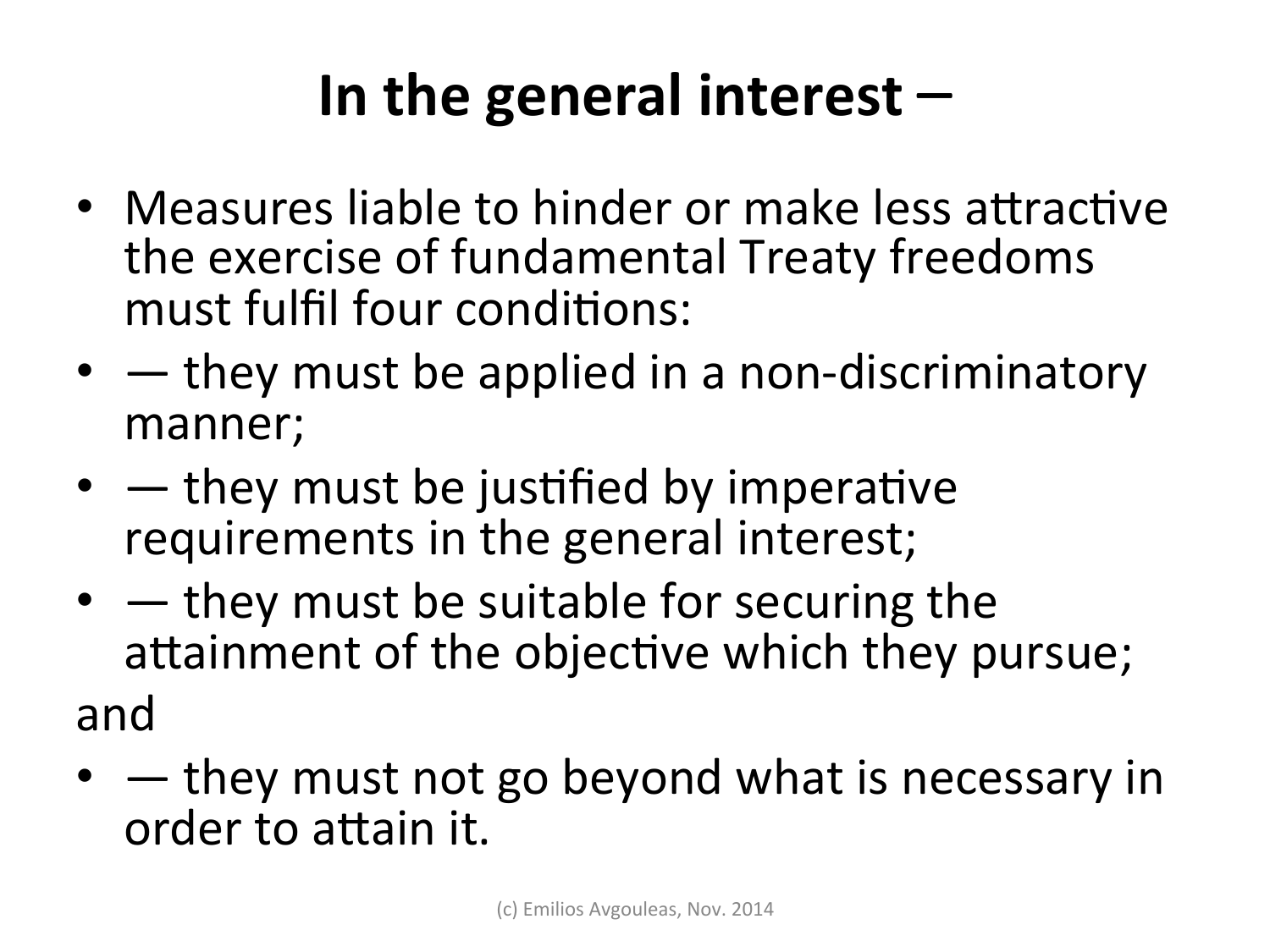# Under What Conditions?

- **Condition 1**: The state in question faces a fiscal crisis, which has not yet produced major financial stability threats (**imperative requirement in the general interest but no room to invoke the prudential carve-out**).
- **Excessive Budget deficit** on the basis of irrefutable evidence provided via country submissions with the Commission, unless the Commission has provided reasoned objections to that assertion (**transparency**).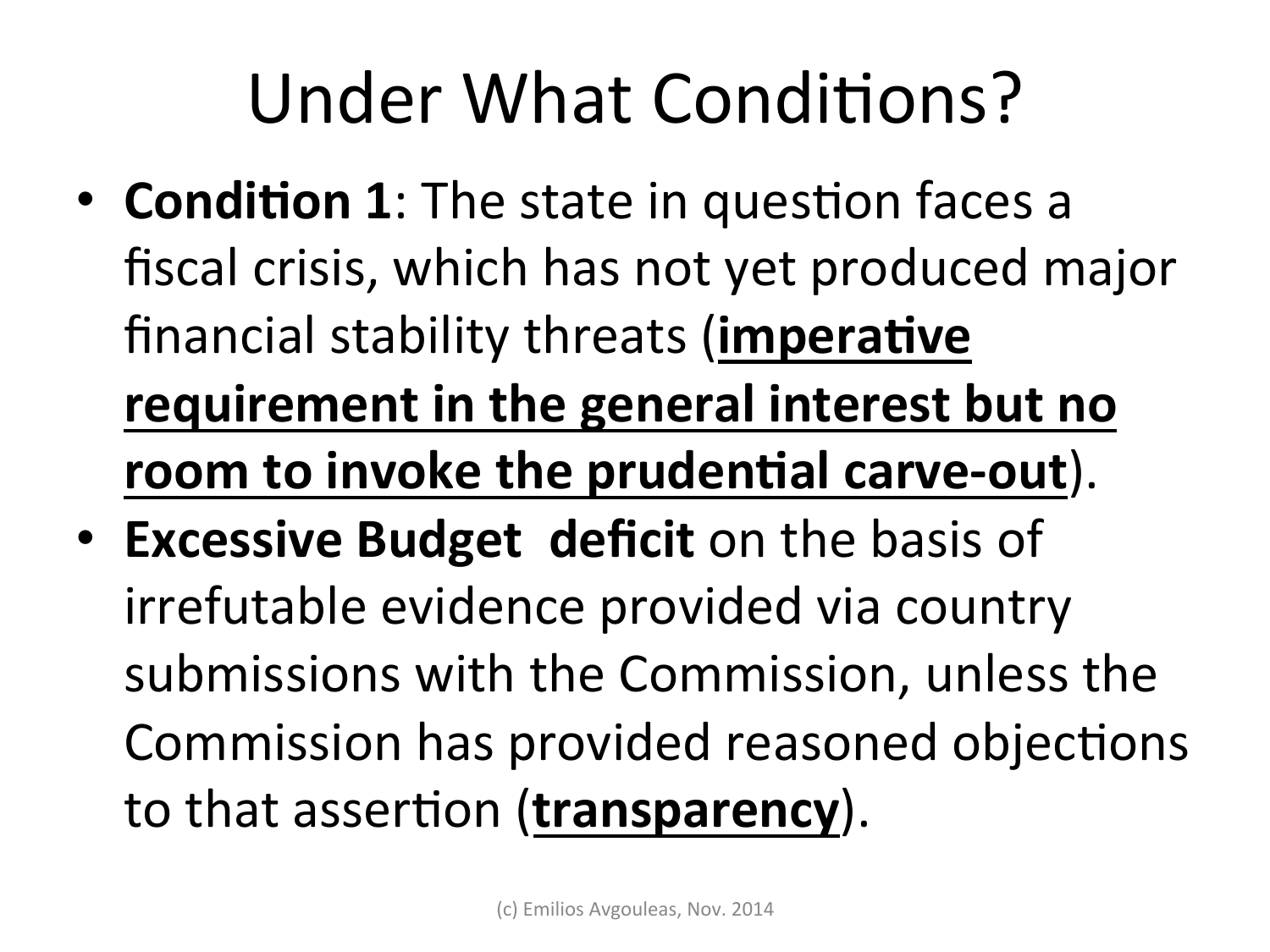### Under What Conditions/ (ii)

- **Condition 2:** Restrictive measures are of a provisional nature, i.e., the automatic right to crossborder exports of capital is suspended not cancelled (**propor:onality**)
- **Condition 3**: Restrictive measures do not extend to commercial/trade payments, prior FDI commitments, or payments required to cover proven personal needs (e.g., payment of tuition fees)) (proportionality);
- Condition 4: non-discrimination)
- Condition 5: legal certainty, suitable for securing the attainment of the objective which they pursue: fiscal stability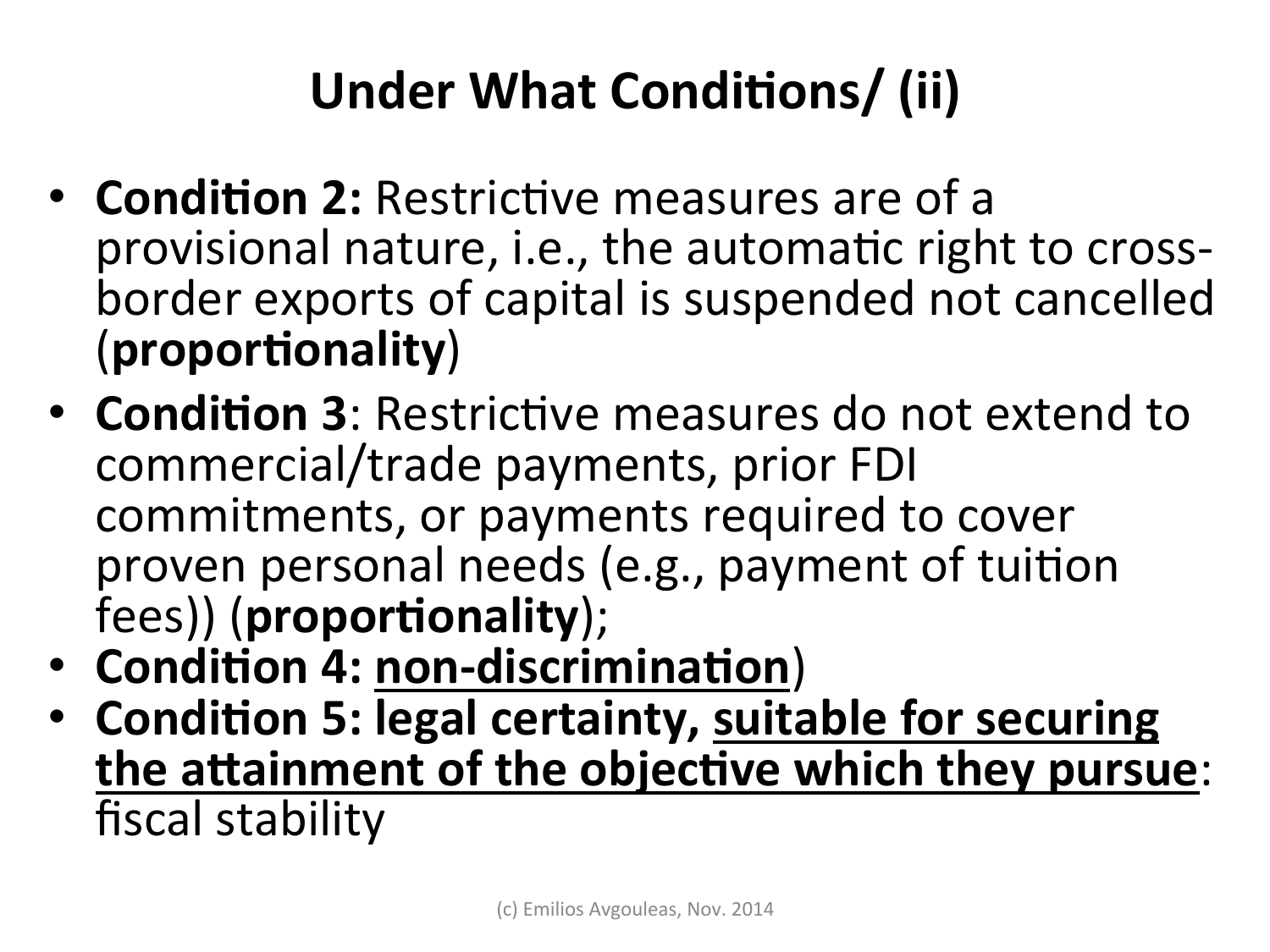#### **Why not widening the prudential carveout instead?**

- If triggered ex post, e.g., following the formal declaration of bank bail-in it would be too late
- If triggered ex ante, i.e., before restructuring measures have been agreed it will only worsen panic and intensify the crisis
- Besides the SSM and National Competent Authorities do not supervise macroeconomic risk
- Also unwilling to sanction the measure for two reasons:
	- $-$  in order not to intensify panic,
	- because it is reasonable for them to wait until the very last minute before they take resolution action and assume the (shared) blame of bank failure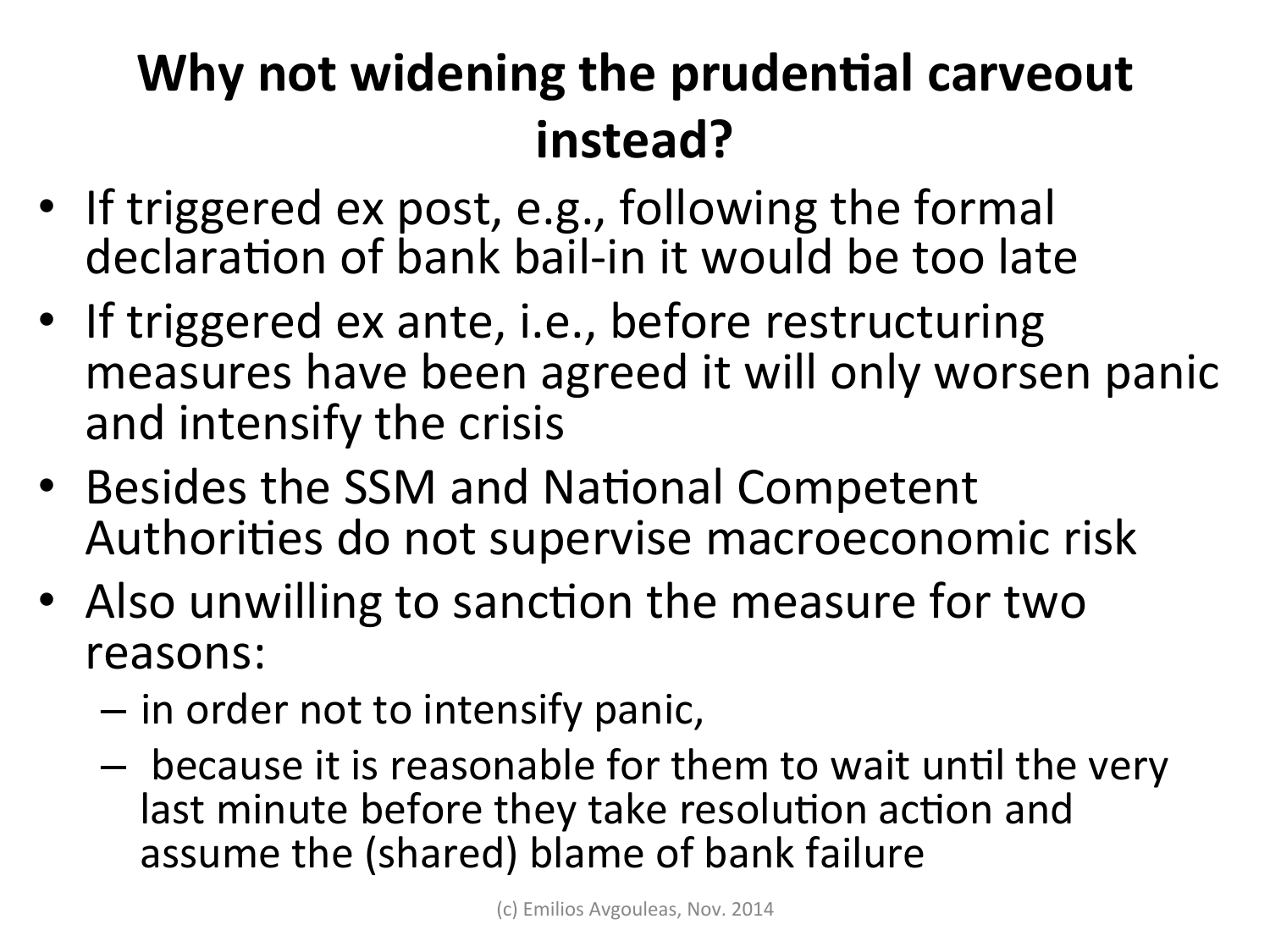#### **Evaluation of a possible macroeconomic risk restriction**

- It is temporary and as is on macroeconomic/fiscal grounds (inc. a loss of output or threatened loss of output)  $-$  lifted once macroeconomic/fiscal risk has been looked after
- Applies the brakes to short-term flows and to some extent it contains panic
- Contains the impact of the internal exchange rate
- It does not restrict FDI, trade flows and commercial payments, and essential payments
- It is non-discriminatory
- No precedent thus far
- The ambit has to be defined with great precision otherwise open to abuse by member states
- Ineffective if a fiscal restructuring plan is not agreed concurrently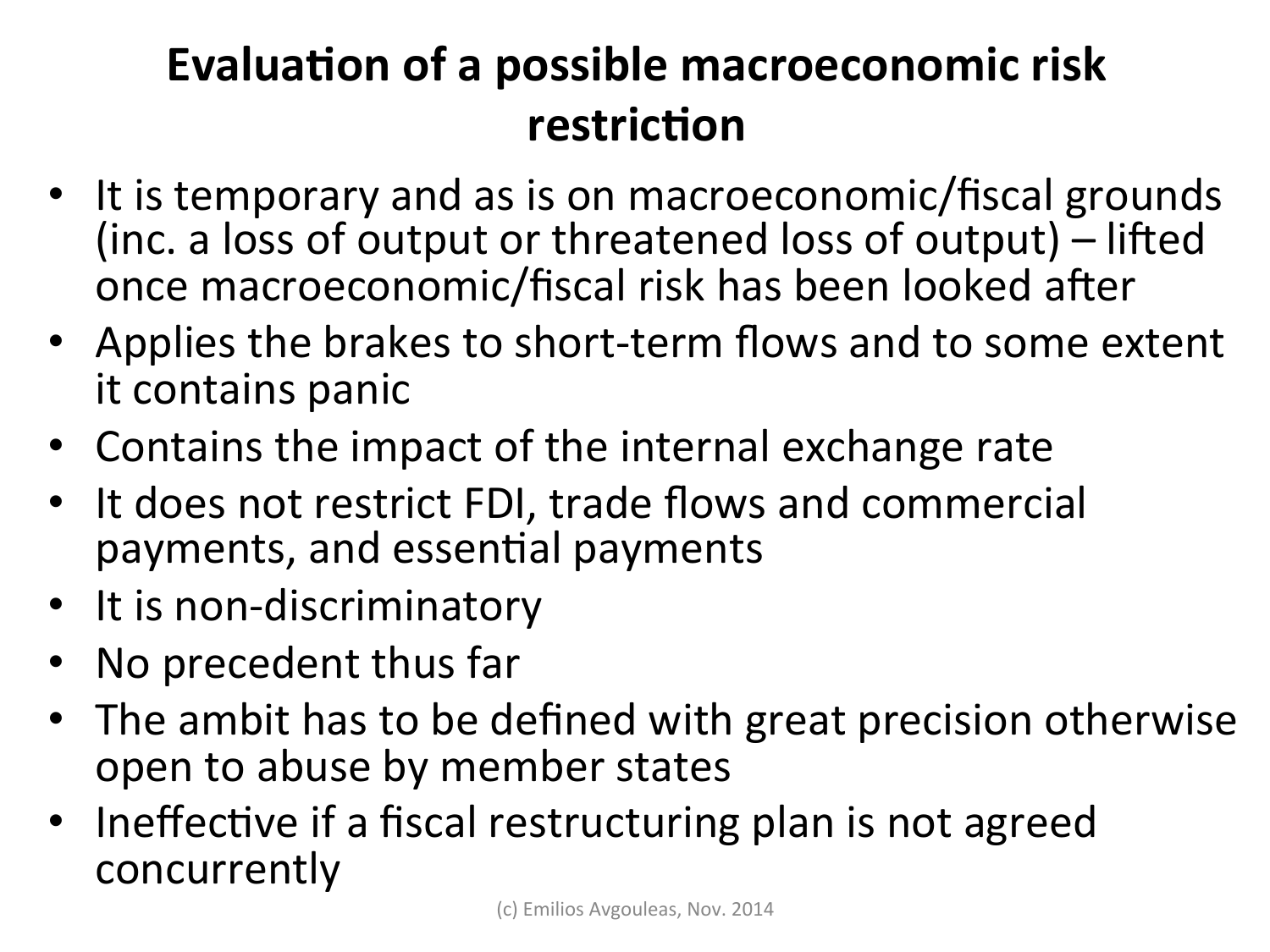# **Any Alternatives?**

- Capital restrictions would
- GROSSLY UNDERMINE THE COHERENCE OF THE EMU AND THE CREDIBILITY OF THE EURO
- Then?
- A Common EMU Treasury
- **Limited debt mutualisation**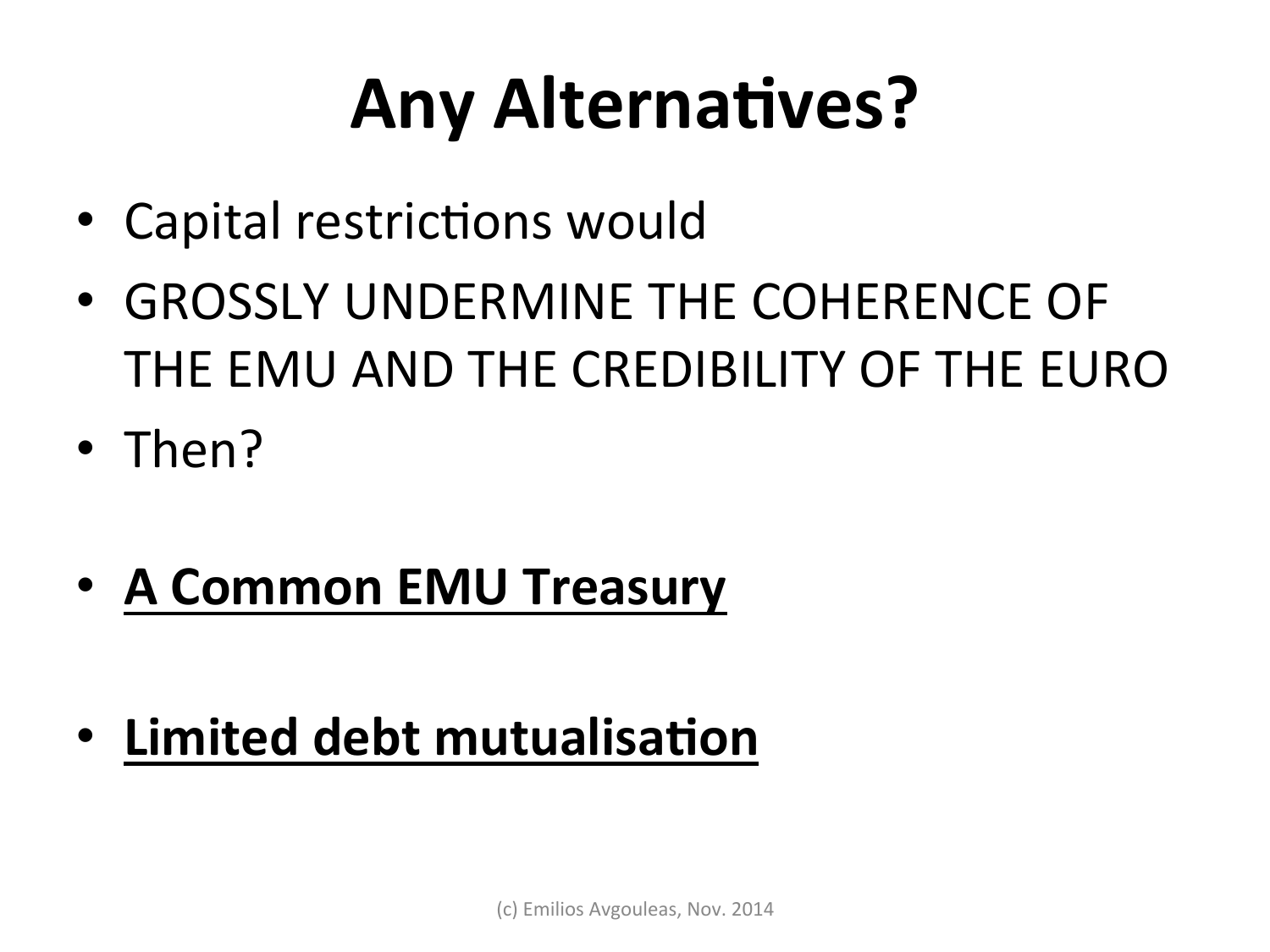#### **EMU** debt mutualisation has to have strict rules

- First, it should be partial to ameliorate moral hazard (Bruegel 2010 & Delpla and von Weizsäcker 2010).
- Secondly, an internal transfer mechanism between the members of the pool must ensure that the less creditworthy countries compensate (at least partially) the more creditworthy ones (De Grauwe and Moesen 2009).
- I suggest that this could be in the form of assignment their share of ECB seigniorage income or in ECB profit in a variation of the PADRE proposal
- Third, a tight debt control mechanism must be attached to such facility (De Grauwe)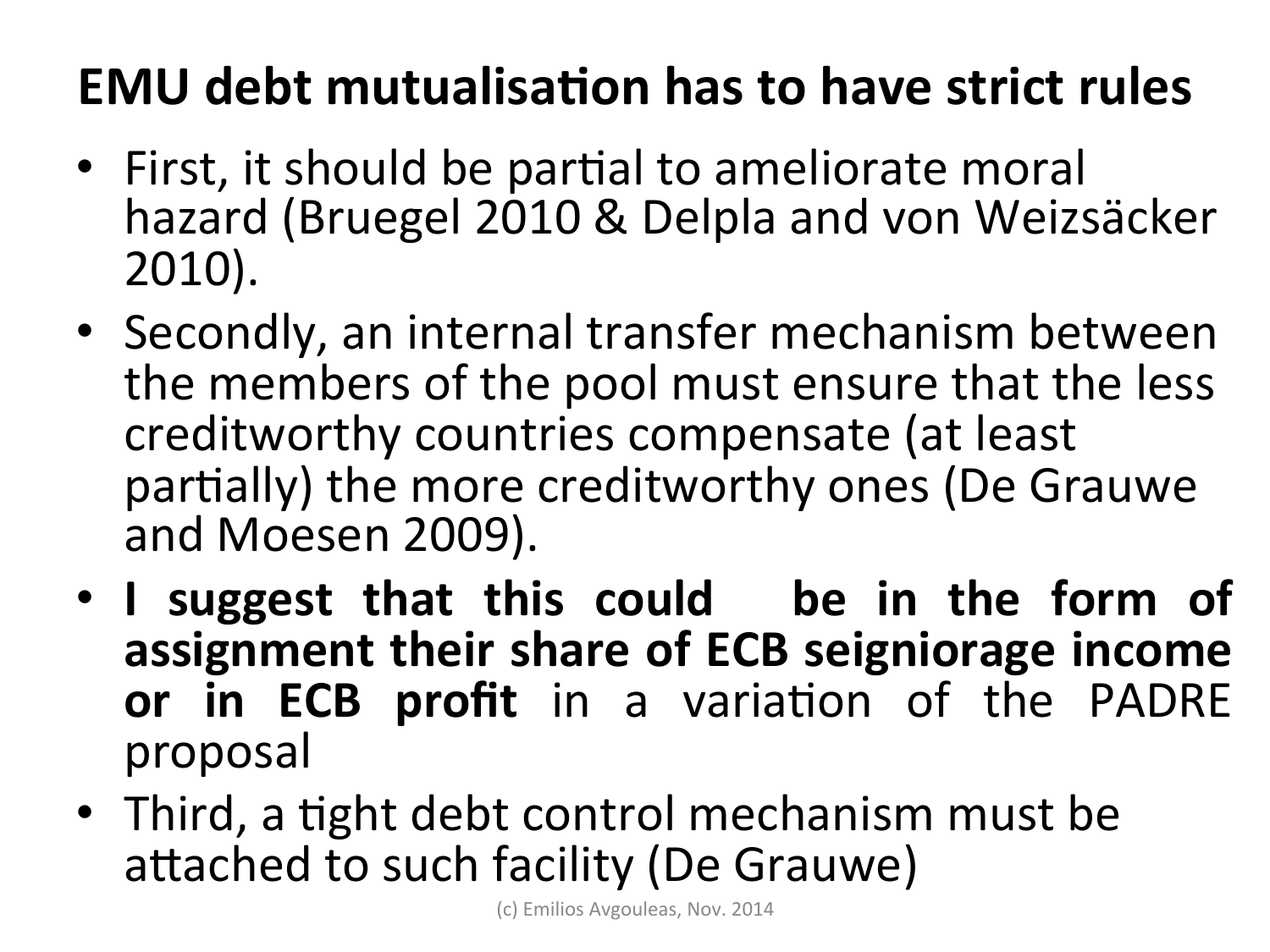### Any other grounds?

- The internal interest rate differential, bubbles and depressions, and other consequences of an incomplete monetary union which lead to fiscal shocks are not the only strong arguments in favour of a common EMU Treasury and debt mutualization
- The Banking Union is reliant on effective resolution which is in turn is very dependent on effective bail-ins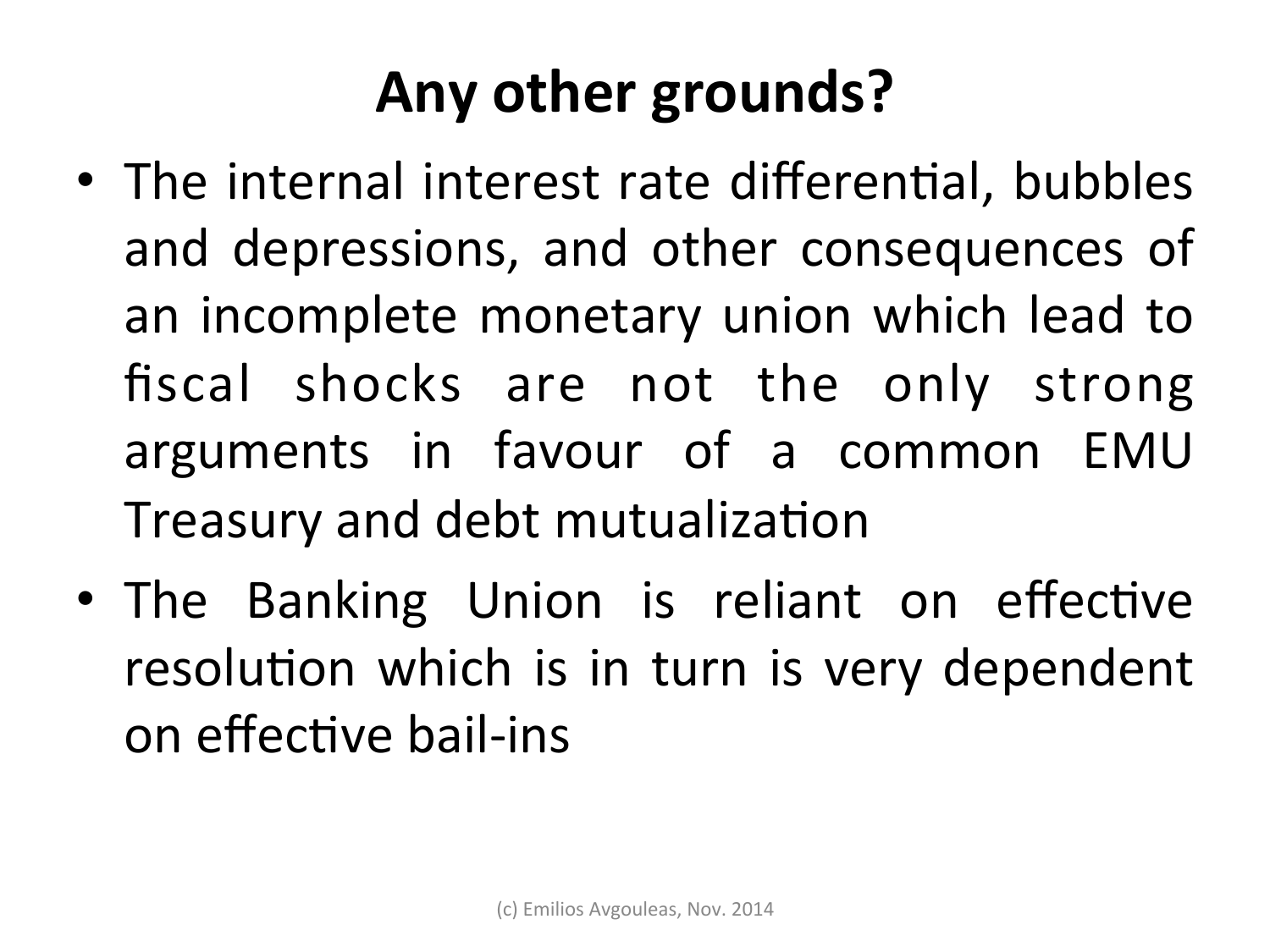### **But effective bail-ins may prove elusive**

- Avgouleas & Goodhart (CEPR, 2014) suggest that the benefits of bail-ins may be exaggerated
- Bail-ins may trigger contagion and creditor flight
- Cyprus was more an one off situation due to the existence of plethora of foreign creditors
- At the very least bail-in will increase the cost of bank re-financing
- BUT
- If that's the case and there is no confidence in effective cross-border resolution of Eurozone banks, fragmentation of the internal banking market and subsidiarisation will be the order of the day undermining further the internal market